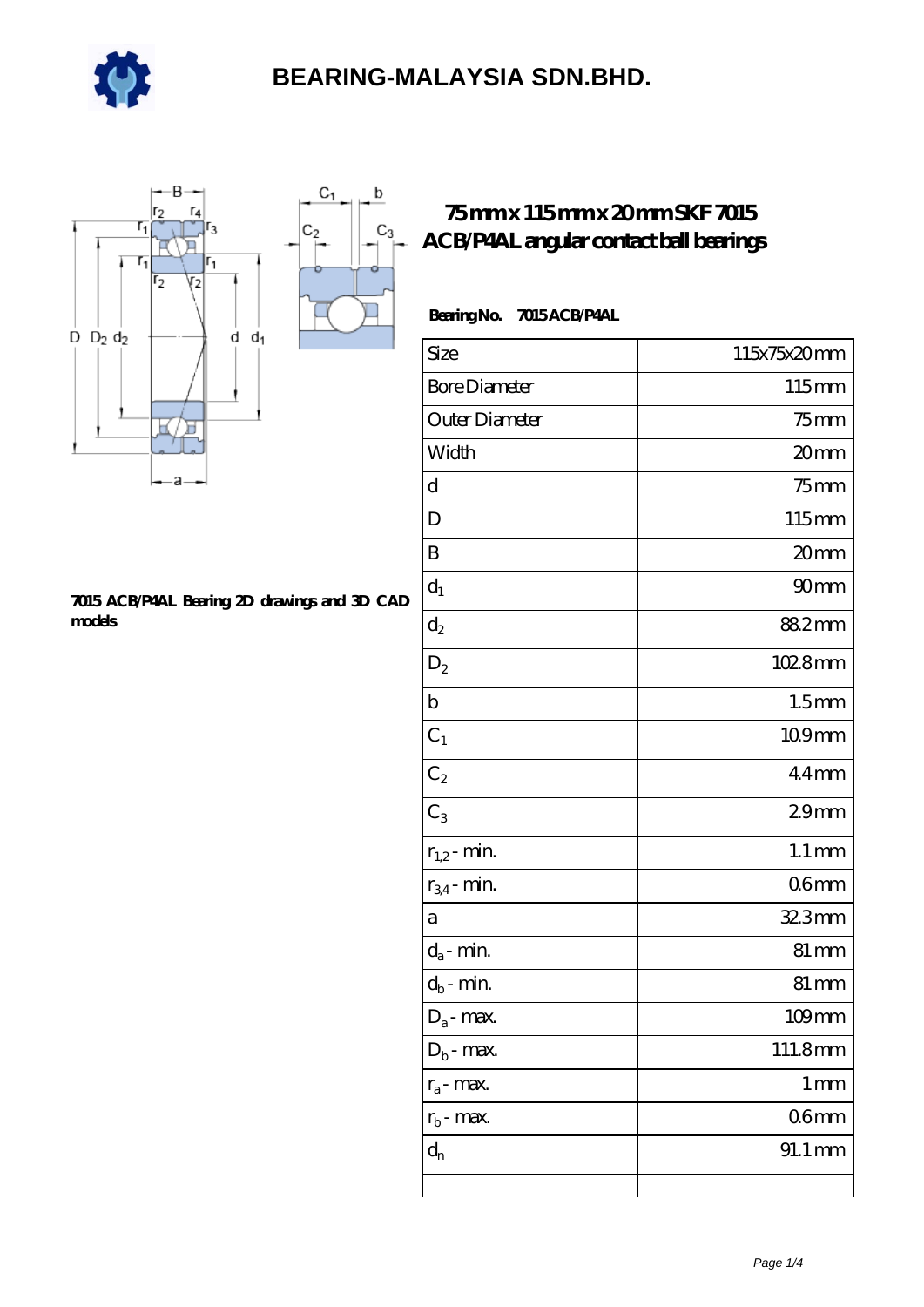

| Basic dynamic load rating -<br>С         | 19kN               |
|------------------------------------------|--------------------|
| Basic static load rating - $C_0$         | 166kN              |
| Fatigue load limit - $P_{\rm u}$         | $Q71$ kN           |
| Limiting speed for grease<br>lubrication | 14000r/min         |
| Limiting speed for oil<br>lubrication    | 22000mm/min        |
| Ball - $D_w$                             | 7.938mm            |
| $Ball - z$                               | 30                 |
| $G_{ref}$                                | $7.7 \text{ cm}$ 3 |
| Calculation factor - e                   | 068                |
| Calculation factor - $Y_2$               | 087                |
| Calculation factor - $Y_0$               | 038                |
| Calculation factor - $X_2$               | 0.41               |
| Calculation factor - $Y_1$               | 092                |
| Calculation factor - $Y_2$               | 1.41               |
| Calculation factor - $Y_0$               | 0.76               |
| Calculation factor - $X_2$               | 067                |
| Preload class $A - G_A$                  | 115N               |
| Preload class $B - G_B$                  | 230N               |
| Preload class C - $G_C$                  | 600N               |
| Calculation factor - f                   | 1.08               |
| Calculation factor - $f_1$               | 099                |
| Calculation factor - $f_{2A}$            | 1                  |
| Calculation factor - $f_{2B}$            | 1.01               |
| Calculation factor - $f_{\chi}$          | 1.04               |
| Calculation factor - $f_{HC}$            | 1                  |
| Preload class A                          | 133N/micron        |
| Preload class B                          | 169N/micron        |
|                                          |                    |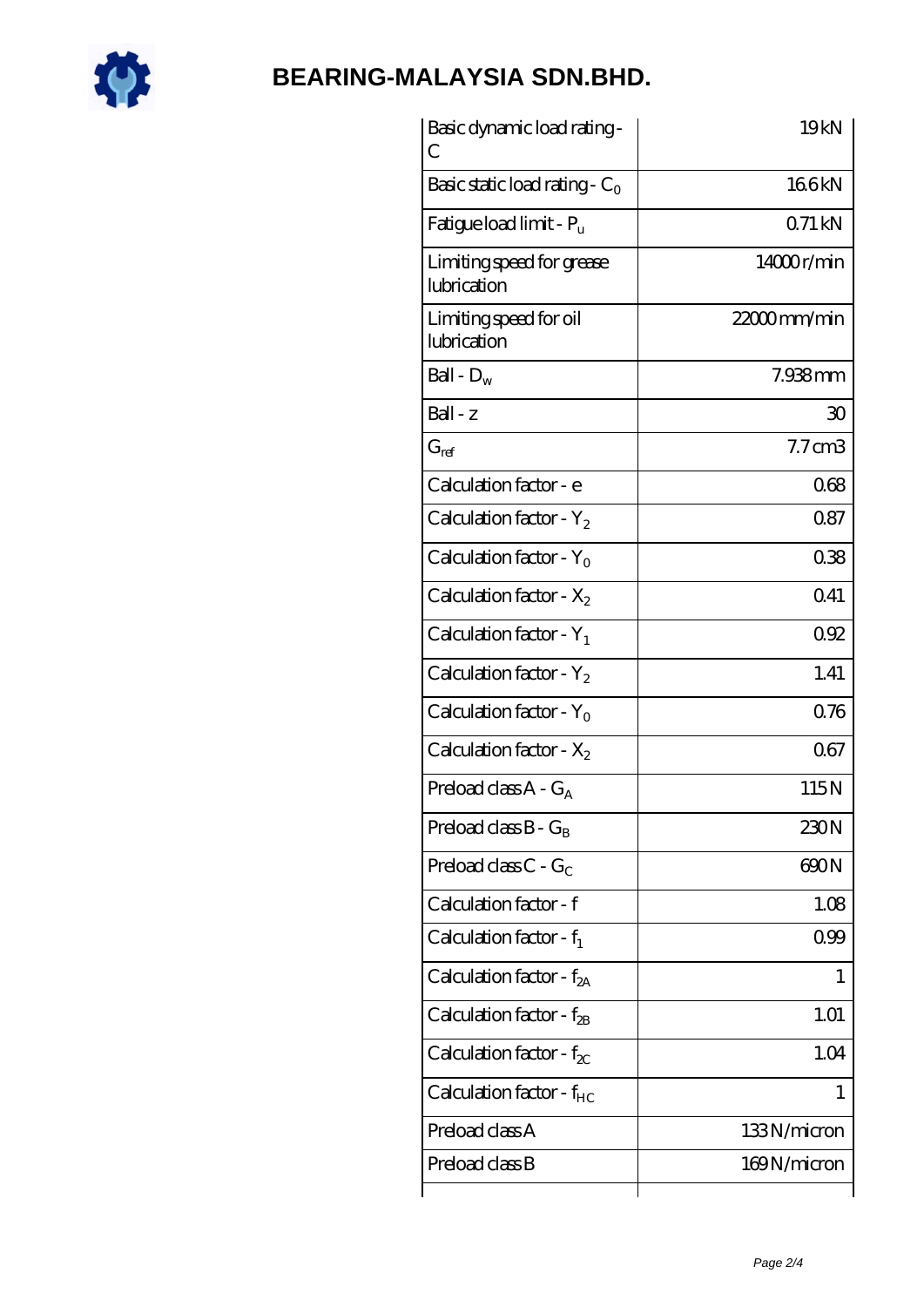

| Preload class C                                               | 255N/micron          |
|---------------------------------------------------------------|----------------------|
| $d_1$                                                         | 90 <sub>mm</sub>     |
| $\mathrm{d}_2$                                                | 88.2mm               |
| $D_2$                                                         | 1028mm               |
| $C_1$                                                         | 109mm                |
| $C_2$                                                         | $44$ mm              |
| $C_3$                                                         | 29 <sub>mm</sub>     |
| $r_{1,2}$ min.                                                | $1.1 \,\mathrm{mm}$  |
| $r_{34}$ min.                                                 | 06 <sub>mm</sub>     |
| $d_a$ min.                                                    | $81 \,\mathrm{mm}$   |
| $d_b$ min.                                                    | $81 \,\mathrm{mm}$   |
| $D_a$ max.                                                    | $109$ mm             |
| $Db$ max.                                                     | 111.8mm              |
| $r_a$ max.                                                    | 1 <sub>mm</sub>      |
| $r_{\rm b}$ max.                                              | 06 <sub>mm</sub>     |
| $d_{n}$                                                       | $91.1 \,\mathrm{mm}$ |
| Basic dynamic load rating C                                   | 25.1 kN              |
| Basic static load rating $C_0$                                | 27kN                 |
| Fatigue load limit P <sub>u</sub>                             | 071kN                |
| Attainable speed for grease<br>lubrication                    | 14000r/min           |
| Attainable speed for oil-air<br>lubrication                   | 22000r/min           |
| Ball diameter $D_w$                                           | 7.938mm              |
| Number of balls z                                             | 30                   |
| Reference grease quantity<br>$G_{ref}$                        | $7.7 \text{ cm}^3$   |
| Preload class A $G_A$                                         | 115N                 |
| Static axial stiffness, preload<br>classA                     | $133N/\mu$ m         |
| Preload class $BG_B$                                          | 230N                 |
| Static axial stiffness, preload<br>$\mathrm{class}\mathrm{B}$ | 169N/μ m             |
| Preload class C $G_C$                                         | 600N                 |